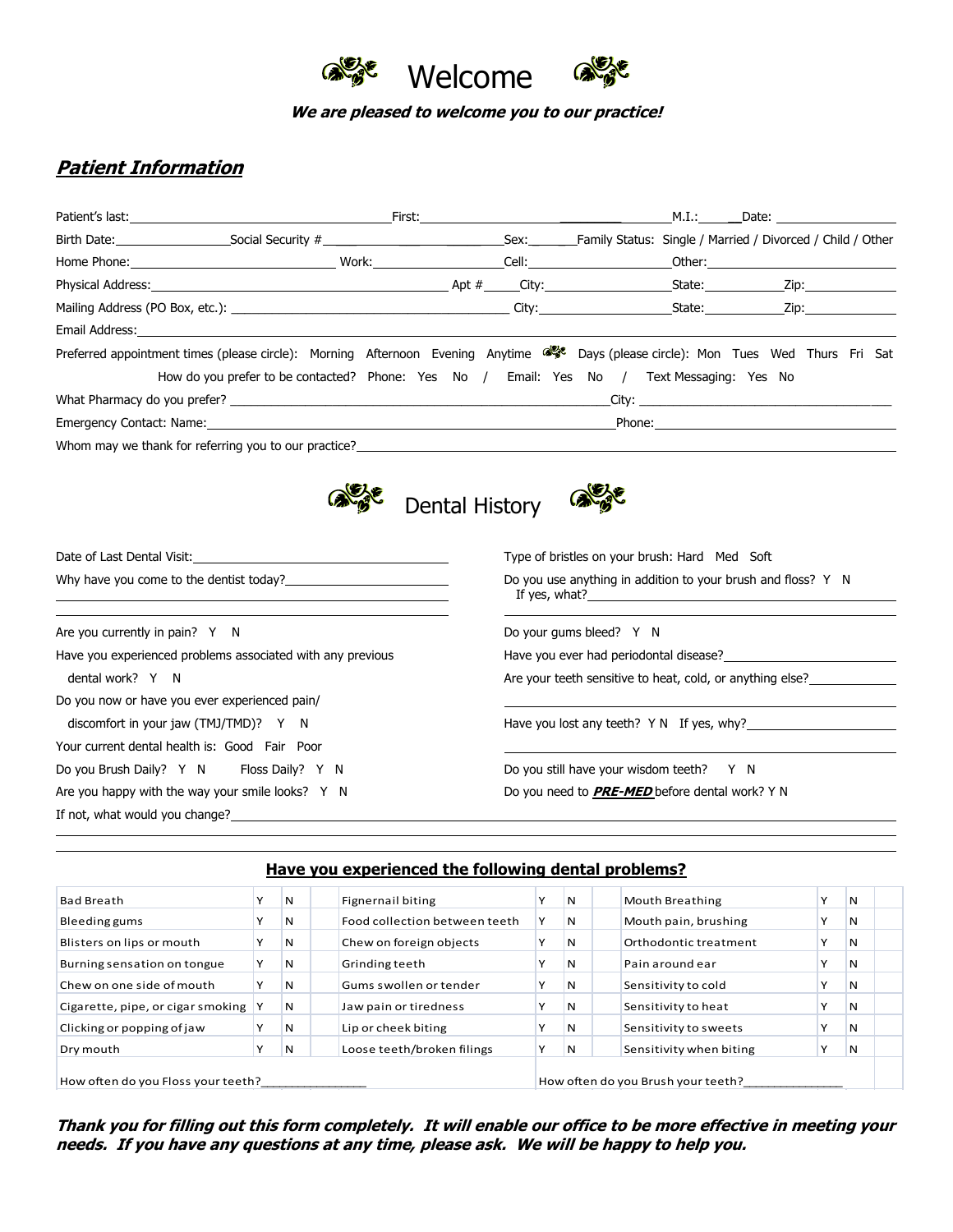

|                                                                                               | Do you have a personal physician? Y N                                                                                                                                                                                         |                                                  | For Women: Are you pregnant? Unsure Y or N Week #         |                                      |                                                                                  |           |                           |  |
|-----------------------------------------------------------------------------------------------|-------------------------------------------------------------------------------------------------------------------------------------------------------------------------------------------------------------------------------|--------------------------------------------------|-----------------------------------------------------------|--------------------------------------|----------------------------------------------------------------------------------|-----------|---------------------------|--|
|                                                                                               |                                                                                                                                                                                                                               |                                                  | Are you taking birth control? Y N<br>Are you nursing? Y N |                                      |                                                                                  |           |                           |  |
|                                                                                               |                                                                                                                                                                                                                               | Are you <b>ALLERGIC</b> to any of the following? |                                                           |                                      |                                                                                  |           |                           |  |
|                                                                                               | City: City: City: City: City: City: City: City: City: City: City: City: City: City: City: City: City: City: City: City: City: City: City: City: City: City: City: City: City: City: City: City: City: City: City: City: City: |                                                  |                                                           | Aspirin                              | Codeine                                                                          | Jewelry   | Erythromycin              |  |
|                                                                                               | Phone #: Date of Last Visit?                                                                                                                                                                                                  |                                                  |                                                           | <b>Barbiturates</b>                  | Sulfa Drugs                                                                      | Sedatives | Penicillin                |  |
|                                                                                               | Your current physical health is: Good Fair Poor                                                                                                                                                                               | Tetracycline                                     | Dental Anesthetics                                        | Latex                                | Other                                                                            |           |                           |  |
| Are you currently under the care of a physician? $Y \cap N$                                   |                                                                                                                                                                                                                               |                                                  |                                                           |                                      | Please list additional drugs that cause allergic reactions: ____________________ |           |                           |  |
|                                                                                               |                                                                                                                                                                                                                               |                                                  |                                                           |                                      |                                                                                  |           |                           |  |
|                                                                                               | Have you ever been hospitalized or had a serious illness or operation? Y N                                                                                                                                                    |                                                  |                                                           |                                      | Do you smoke or use tobacco in any other forms? Y N                              |           |                           |  |
|                                                                                               | If yes, date and condition treated: The manufacturer of the state of the state of the state of the state of the state of the state of the state of the state of the state of the state of the state of the state of the state |                                                  |                                                           |                                      |                                                                                  |           |                           |  |
|                                                                                               |                                                                                                                                                                                                                               |                                                  |                                                           | Are you taking any of the following? |                                                                                  |           |                           |  |
| Acetaminophen                                                                                 | <b>Blood Pressure Medication</b>                                                                                                                                                                                              | Nitroglycerin                                    | Antibiotics                                               |                                      | Cold Remedies                                                                    |           | <b>Recreational Drugs</b> |  |
| Antihistamines                                                                                | Digitalis/Heart                                                                                                                                                                                                               | Medication                                       |                                                           | Steroids/Cortisone                   | Aspirin or Ibuprofen                                                             |           | Tranquilizers             |  |
| Insulin/Diabetes Drugs<br><b>Blood Thinners</b><br><b>Thyroid Medicine</b><br>Bisphosphonates |                                                                                                                                                                                                                               |                                                  |                                                           |                                      | Other                                                                            |           |                           |  |

### **Have you experienced the following?**

Are you taking any prescriptions or over the counter drugs?  $\forall$  N If yes, please list each one:

| Abnormal Bleeding                                                       | Y | N | <b>Fainting Spells</b>     | Y | N            | Pacemaker                  | Y | N |
|-------------------------------------------------------------------------|---|---|----------------------------|---|--------------|----------------------------|---|---|
| Alcohol Abuse                                                           | Υ | N | <b>Fever Blisters</b>      | Y | N            | Persistent Cough           | Y | N |
| Anemia                                                                  | Y | N | <b>Frequent Headaches</b>  |   | N            | Psychiatric Problems       | Y | N |
| Arthritis                                                               | Y | N | Glaucoma                   | Y | N            | <b>Radiation Treatment</b> | Y | N |
| Artificial Bones/Joints                                                 | Y | N | Hay Fever                  | Y | N            | <b>Rheumatic Fever</b>     | Y | N |
| <b>Artificial Valves</b>                                                | Y | N | <b>Heart Attack</b>        | Y | N            | Scarlet Fever              | Y | N |
| Asthma                                                                  | Y | N | <b>Heart Murmur</b>        | Y | $\mathsf{N}$ | Seizures                   | Y | N |
| <b>Blood Transfusion</b>                                                | Y | N | <b>Heart Surgery</b>       | Y | $\mathsf{N}$ | Severe Headaches           | Y | N |
| Cancer                                                                  | Y | N | Hemophilia                 | Y | N            | Shingles                   | Y | N |
| Chemotherapy                                                            | Y | N | Hepatitis: $A/B/C$         | Y | N            | Sickle Cell Disease        | Y | N |
| Chicken Pox                                                             | Y | N | Herpes                     | Y | N            | Sinus Problems             | Y | N |
| <b>Colitis</b>                                                          | Y | N | <b>High Blood Pressure</b> | Y | N            | Steroid Therapy            | Y | N |
| <b>Congenital Heart Defect</b>                                          | Y | N | HIV+/AIDS                  | Y | N            | Stroke                     | Y | N |
| Diabetes: Type 1 / Type 2                                               | Y | N | Hospitalized               | Y | N            | <b>Thyroid Problems</b>    | Y | N |
| Difficulty Breathing                                                    | Y | N | Kidney Problems            | Y | N            | Tonsillitis                | Y | N |
| Drug Abuse                                                              | Y | N | Liver Disease              | Y | N            | Tuberculosis (TB)          | Y | N |
| Emphysema                                                               | Y | N | <b>Low Blood Pressure</b>  | Y | N            | Ulcers                     | Y | N |
| Epilepsy                                                                | Y | N | Mitral Valve Prolapse      | Y | N            | <b>Venereal Disease</b>    | Y | N |
| Please List any serious medical condition(s) that you have experienced: |   |   |                            |   |              |                            |   |   |

\*I understand the medical and dental history is necessary to provide me with dental care in a safe and efficient manner. I have answered all questions to the best of my knowledge. Should further information be needed, you have my permission to ask the respective health care provider or agency. I will notify Dr. William L. Farrell DDS, of any change in my health or medication prior to treatment.

#### **Signature of Patient, Parent or Guardian Date**

**William L. Farrell DDS Assistant** 

**I have verbally reviewed the Medical/Dental information above with the patient named herein.** Initials\_\_\_\_\_\_\_\_\_\_\_\_\_ Date **Doctor's Comments:**

**\_\_\_\_\_\_\_\_\_\_\_\_\_\_\_\_\_\_\_\_\_\_\_\_\_\_\_\_\_\_\_\_\_\_\_\_\_\_\_\_\_\_\_\_\_\_\_\_\_\_\_\_\_\_\_\_\_\_\_\_\_\_\_\_\_\_\_\_\_\_\_\_\_\_\_\_\_\_\_\_\_\_\_\_\_\_\_\_\_\_\_\_\_\_\_\_\_\_\_\_\_\_\_\_\_\_**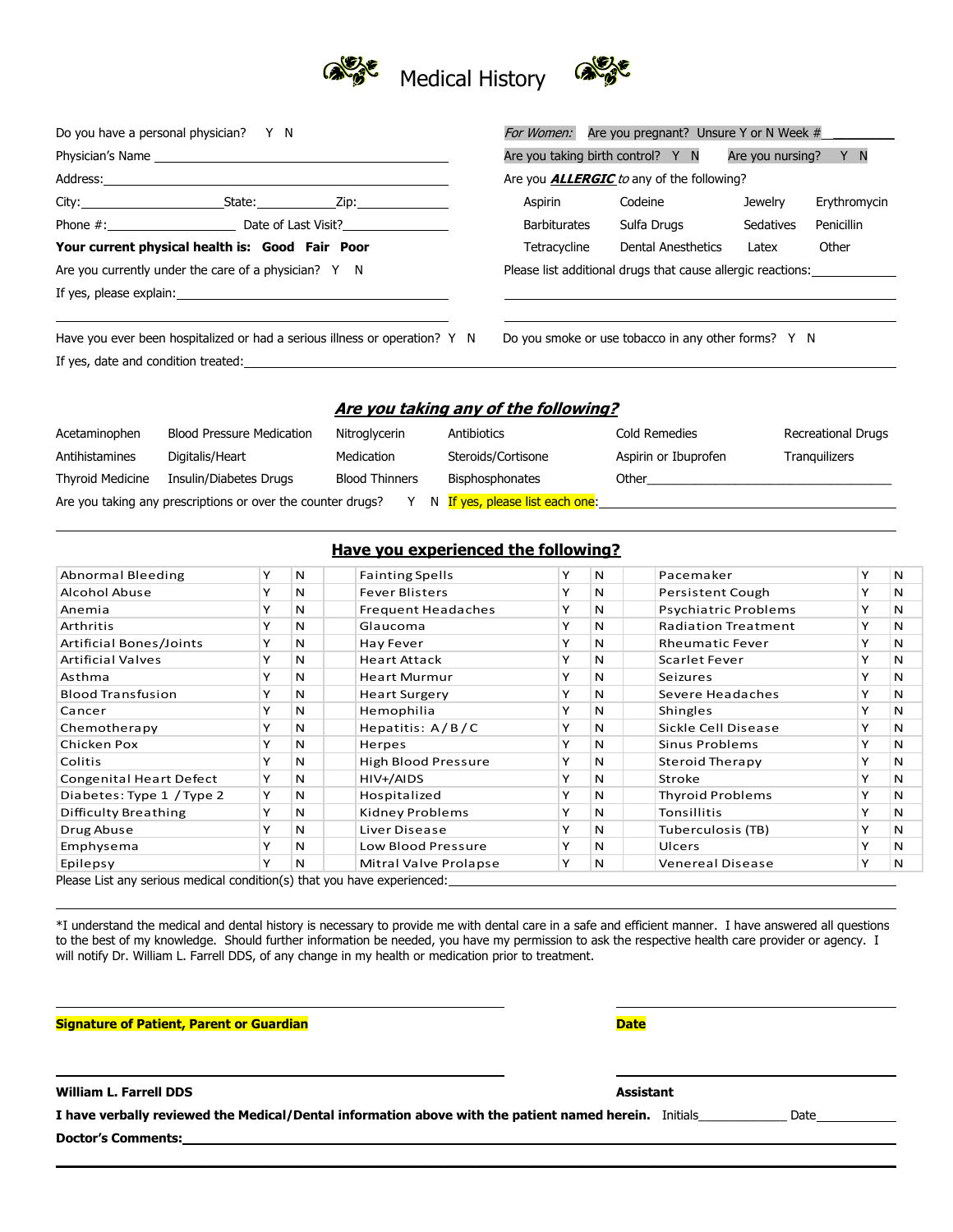



## **(FOR MINORS UNDER 18) Responsible Party Information**

| Name: Name and the second contract of the second contract of the second contract of the second contract of the second contract of the second contract of the second contract of the second contract of the second contract of |  |  |                                                                                                                                                                                                                               |  |  |
|-------------------------------------------------------------------------------------------------------------------------------------------------------------------------------------------------------------------------------|--|--|-------------------------------------------------------------------------------------------------------------------------------------------------------------------------------------------------------------------------------|--|--|
|                                                                                                                                                                                                                               |  |  |                                                                                                                                                                                                                               |  |  |
|                                                                                                                                                                                                                               |  |  |                                                                                                                                                                                                                               |  |  |
|                                                                                                                                                                                                                               |  |  |                                                                                                                                                                                                                               |  |  |
|                                                                                                                                                                                                                               |  |  |                                                                                                                                                                                                                               |  |  |
| <b>Employment Information</b>                                                                                                                                                                                                 |  |  | Employer Name: 1990 and 2001 and 2008 and 2009 and 2008 and 2009 and 2009 and 2009 and 2009 and 2009 and 2009 and 2009 and 2009 and 2009 and 2009 and 2009 and 2009 and 2009 and 2009 and 2009 and 2009 and 2009 and 2009 and |  |  |
|                                                                                                                                                                                                                               |  |  |                                                                                                                                                                                                                               |  |  |
|                                                                                                                                                                                                                               |  |  |                                                                                                                                                                                                                               |  |  |
| <b>Dental Insurance Information</b>                                                                                                                                                                                           |  |  |                                                                                                                                                                                                                               |  |  |

### **Primary Dental Insurance-**

|                                                                           | Name of Policy Holder: 1999 Manne of Policy Holder: 1999 Manne of Policy Holder a Patient? YN |  |                                                                                                                                                                                                                                      |  |
|---------------------------------------------------------------------------|-----------------------------------------------------------------------------------------------|--|--------------------------------------------------------------------------------------------------------------------------------------------------------------------------------------------------------------------------------------|--|
|                                                                           |                                                                                               |  |                                                                                                                                                                                                                                      |  |
|                                                                           |                                                                                               |  |                                                                                                                                                                                                                                      |  |
| <b>Secondary Dental Insurance-</b>                                        |                                                                                               |  |                                                                                                                                                                                                                                      |  |
|                                                                           |                                                                                               |  |                                                                                                                                                                                                                                      |  |
| Name of Policy Holder: The Maria Contract of Policy Holder a Patient? Y N |                                                                                               |  |                                                                                                                                                                                                                                      |  |
|                                                                           |                                                                                               |  | Birth Date: <u>Alexander State and State and State and State and State and State and State and State and State and State and State and State and State and State and State and State and State and State and State and State and</u> |  |
|                                                                           |                                                                                               |  |                                                                                                                                                                                                                                      |  |
|                                                                           |                                                                                               |  |                                                                                                                                                                                                                                      |  |

## **Consent of Services**

I authorize Dr. William L. Farrell to take radiographs, study models, photographs and/or any other diagnostic aids deemed appropriate by the Doctor to make a thorough diagnosis of my dental needs. I also authorize the Doctor to perform any and all forms of treatment, medication or therapy that may be indicated, authorize and consent that the Doctor choose and employ such assistance as he deems necessary. **I also understand that, I the patient am responsibility for payment for Dental Services provided by this office for me and/or my dependents is solely mine;** due and payable at the time of services are rendered. **As a courtesy, our office will bill my insurance.** Financial arrangements may be made in advance, including billing for dental insurance. However, I acknowledge that I am responsible for payment for all services rendered.

As a condition of your treatment by this office, financial arrangements must be made in advance. The practice depends upon reimbursement from the patients for the costs incurred in their care and financial responsibility on the part of each patient must be determined before treatment.

All emergency dental services, or any dental services performed without previous financial arrangements, must be paid for in cash at the time services are performed.

Patients who carry dental insurance understand that all dental services furnished are charged directly to the patient and that he/she is personally responsible for payment. This office will help prepare the patients insurance forms or assist in making collections from insurance companies and will credit any such collections to the patient's account. However, this dental office cannot render services on the assumption that our charges will be paid by an insurance company.

A service charge of 1½ % per month (18% per annum) on the unpaid balance will be charged on all accounts exceeding 30 days, unless previously written financial arrangements are satisfied.

I understand that the fee estimate listed for this dental care can only be extended for a period of three months from the date of the patient examination.

In consideration for professional services, I agree to pay the full amount owed said services to William L. Farrell DDS, at the time services are rendered or within five (5) days of billing if credit shall be extended. I further agree that a waiver of any breach of any time or condition hereunder shall not constitute a waiver of any further term or condition and I further agree to pay all costs and reasonable attorney fees if suit be instituted hereunder.

I grant my permission to you or your assignee, to telephone me at home or at my work to discuss matters related to this form.

#### **I have read the above conditions of treatment and agree to their content.**